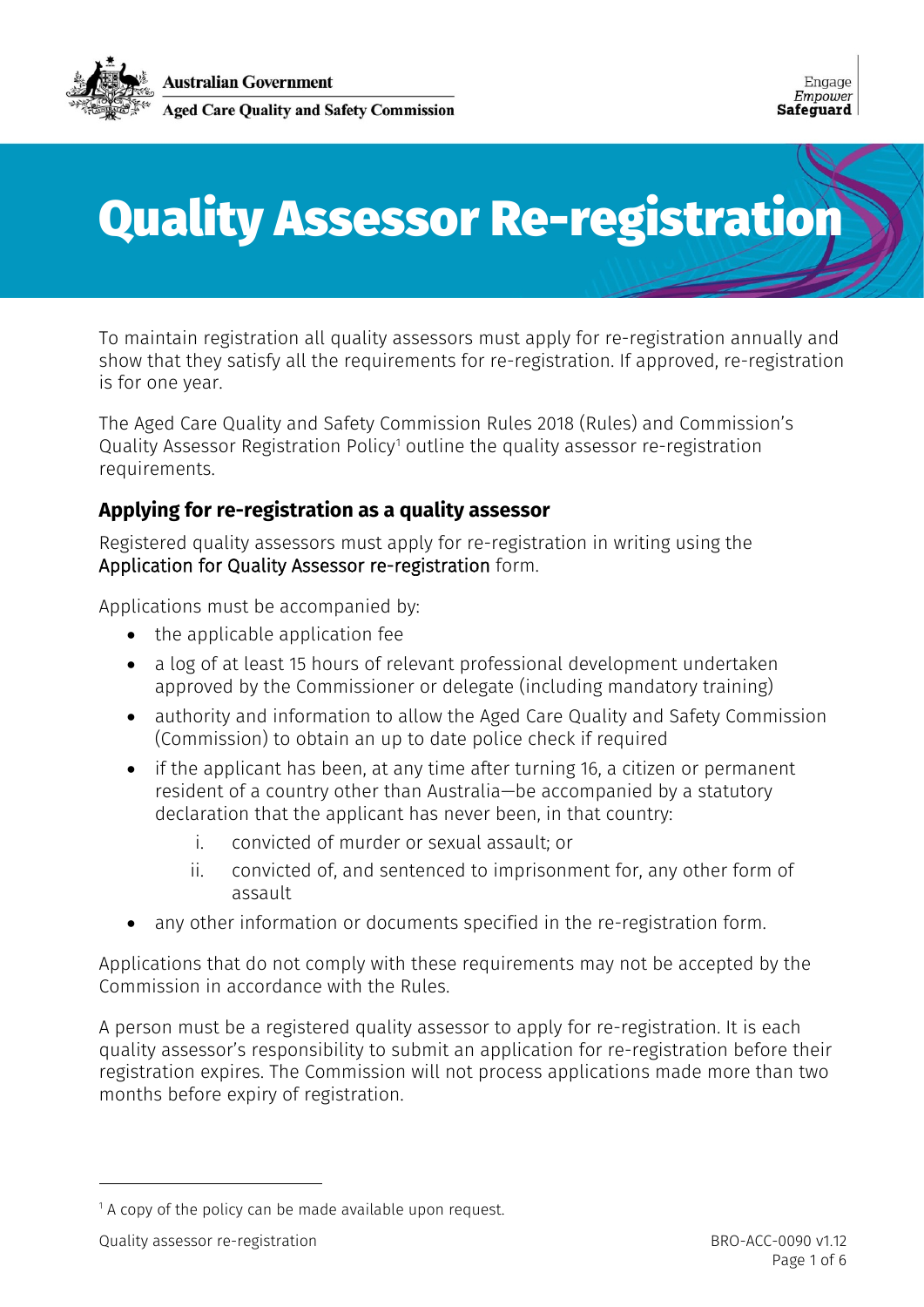Quality assessors who do not apply for re-registration will be removed from the register upon expiry of their registration period.

#### Re-registration application fee

The [Commission's website](https://www.agedcarequality.gov.au/)<sup>[2](#page-1-0)</sup> provides details on the re-registration application fee. The fee is adjusted on 1 July each year in line with the consumer price index.

This is a fee for lodgement and processing of the re-registration application. It is nonrefundable, including where applications are unsuccessful.

#### Professional development (PD)

Quality assessors applying to be re-registered are required to submit a declaration that they have complied with the PD requirements for re-registration and submit a log of the PD undertaken.

The Commission's Continuing Professional Development for Quality Assessors Guidelines outline the PD requirements quality assessors must meet to re-register as a quality assessor.

If a quality assessor does not meet the PD requirements, this may result in a refusal or cancellation of the quality assessor's registration.

#### Nursing and other health profession registration

Quality assessors who are registered as a nurse or other health profession must provide evidence of their current registration with the Australian Health Practitioner Regulation Agency.

#### Vaccination

Registration is conditional on providing evidence of having had a seasonal influenza and COVID-19 vaccination.

#### National Criminal History Checks and Statutory Declaration

A requirement for re-registration is a police certificate issued no more than two years previous. We will arrange for police checks as required.

Anyone who has been a citizen or permanent resident of a country other than Australia since turning 16 years of age is required to provide a statutory declaration that they have not been convicted of these offences.

#### **Decision to re-register a person as a quality assessor**

A delegate of the Commissioner will make a decision on whether to re-register a person as a quality assessor based on the following:

• the person has complied with the obligations as a quality assessor

<span id="page-1-0"></span><sup>2</sup> [https://www.agedcarequality.gov.au](https://www.agedcarequality.gov.au/)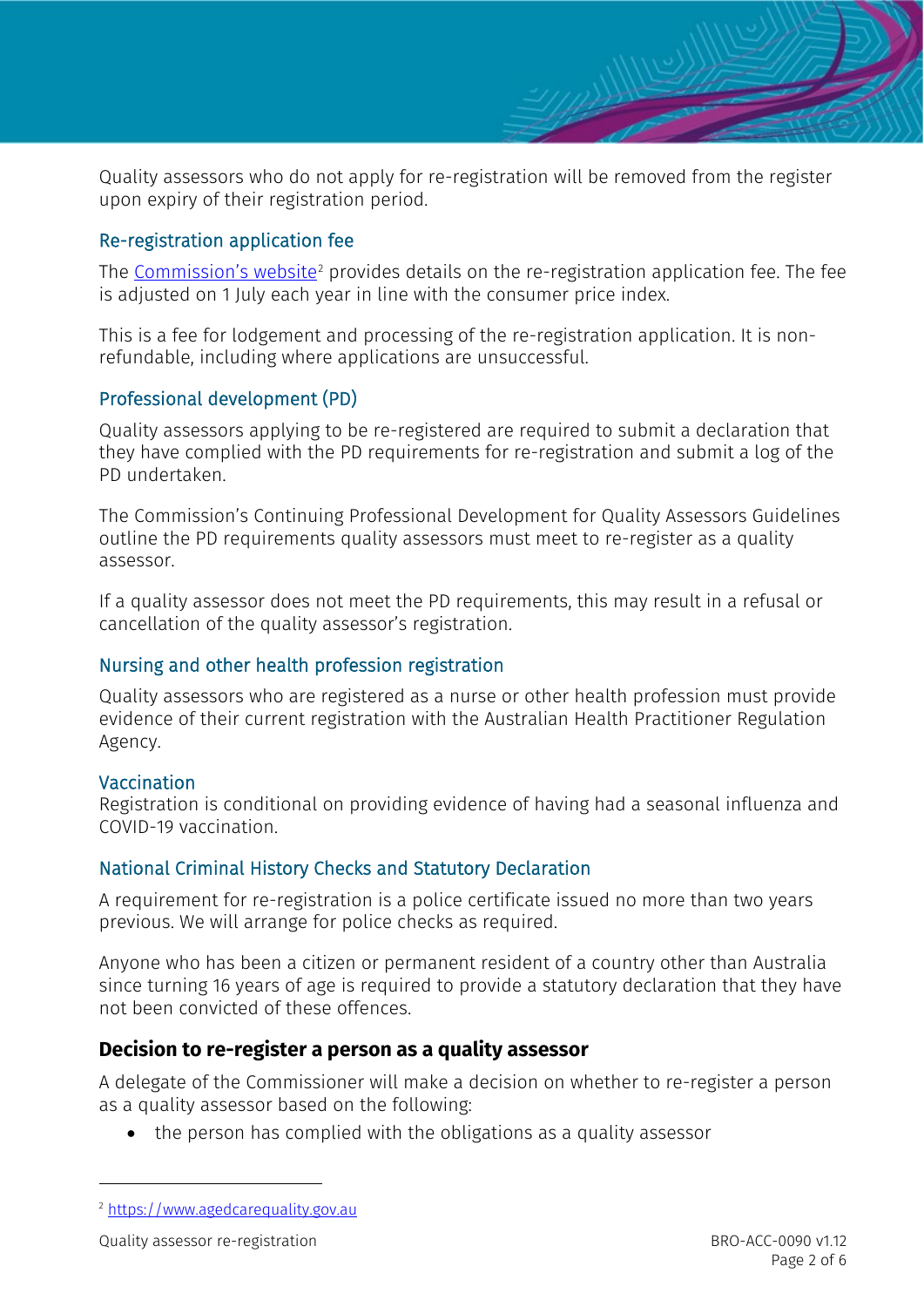- the person has completed not less than 15 hours professional development approved by the Commissioner, including any mandatory training
- the person's performance of their functions and exercise of powers as a quality assessor was satisfactory
- a police certificate issued for the person not more than 2 years before the end of the person's current period of registration as a quality assessor does not record that the person has been:
	- i. convicted of murder or sexual assault; or
	- ii. convicted of and sentenced to imprisonment for any other form of assault
- if the applicant has been, at any time after turning 16, a citizen or permanent resident of a country other than Australia, a statutory declaration states that the applicant has never been, in that country:
	- i. convicted of murder or sexual assault; or
	- ii. convicted of, and sentenced to imprisonment for, any other form of assault
- the applicant meets any other requirements specified by the Commissioner; this includes:
	- i. compliance with the Commission's Vaccination Policy
	- ii. compliance with the Commission's [Conflict of Interest: Quality Assessor Policy](https://www.agedcarequality.gov.au/about-us/assessors#conflict-of-interest) (POL-ACC-0040)
	- iii. the applicant not having any current parallel engagement with the aged care or health care industry<sup>[3](#page-2-0)</sup>.

Registered quality assessors are required to comply with the Quality Assessor Obligations in order to retain registration as a quality assessor or to re-register as a quality assessor. The Quality Assessor Obligations are published on the <u>Commission website</u>".

## **Cancellation of quality assessor registration**

Registration as a quality assessor must be cancelled if:

- the person is convicted of murder or sexual assault
- the person is convicted of, and sentenced to imprisonment for any other form of assault
- the person requests, in writing, the Commissioner to do so.

Registration as a quality assessor may be cancelled if:

• the person's performance of the functions and exercise of the powers as a quality assessor has not been satisfactory

<span id="page-2-0"></span><sup>&</sup>lt;sup>3</sup> As defined in the Commission's Quality Assessor Registration Policy. A copy of the policy can be made available upon request.

<span id="page-2-1"></span><sup>4</sup> <https://www.agedcarequality.gov.au/about-us/assessors#quality-assessor-obligations>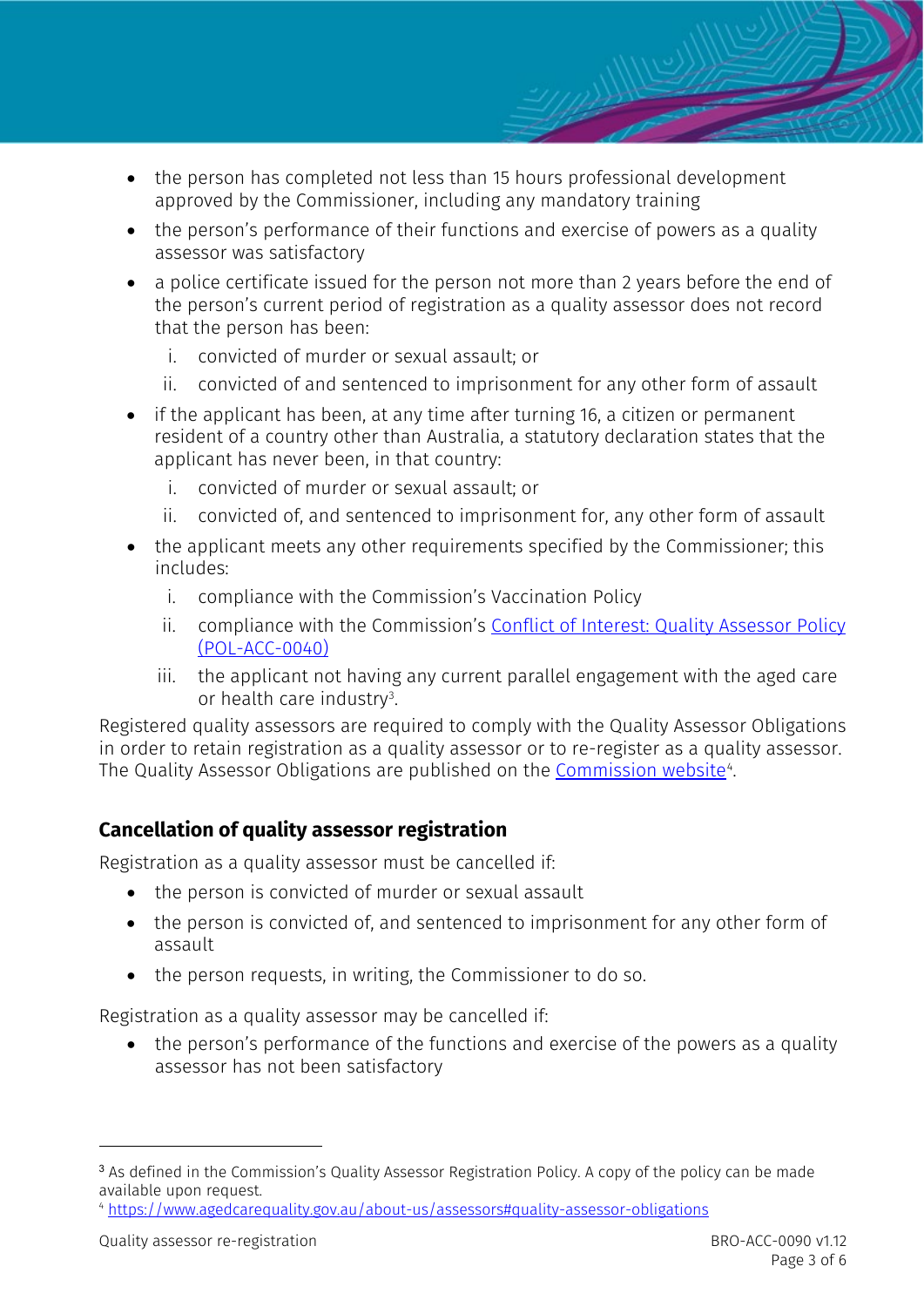• the person has failed to comply with their obligations as a quality assessor or failed to fulfil any other requirement specified by the Commissioner.

If a quality assessor's registration is cancelled or if the quality assessor does not intend on re-registering, their identity card must be returned to the Commission. Under section 74(4) of the Aged Care Quality and Safety Commission Act 2018, it is an offence if a person does not return their identity card within 14 days after ceasing to be a quality assessor.

## **Reconsideration of decision**

If a decision has been made to cancel or refuse a person's registration as a quality assessor, the person may request for the decision to be reconsidered by the Commission. The request must be made in writing, set out the reasons for the reconsideration and be given to the Commission within 14 days after being notified of the decision. For more information about the reconsideration process please refer to the Commission's <u>[website](https://www.agedcarequality.gov.au/)</u><sup>[5](#page-3-0)</sup>.

## **Advising the Commission of changes to contact details**

Quality assessors must inform the Commission of any change of contact details including email address within 14 days of any change. Failure to do so may prevent the Commission from making offers of work and result in removal from the Register.

## **Registration Collection Notice**

The Commission collects the following personal information from applicants to assess quality assessor registration:

- account details to pay for registrations
- personal details to undertake police checks
- contact detail information for ongoing correspondence
- professional details such as nurse registration or any health practitioner registrations
- details about experience with indigenous cultures
- photos for identification
- assessor course results and any other mandatory training for registration
- professional development, education and training details
- details of conflicts of interest
- details about vaccination (or non-vaccination) against the seasonal influenza.

Personal information is kept on the Commission's secure servers.

<span id="page-3-0"></span><sup>5</sup> [https://www.agedcarequality.gov.au](https://www.agedcarequality.gov.au/)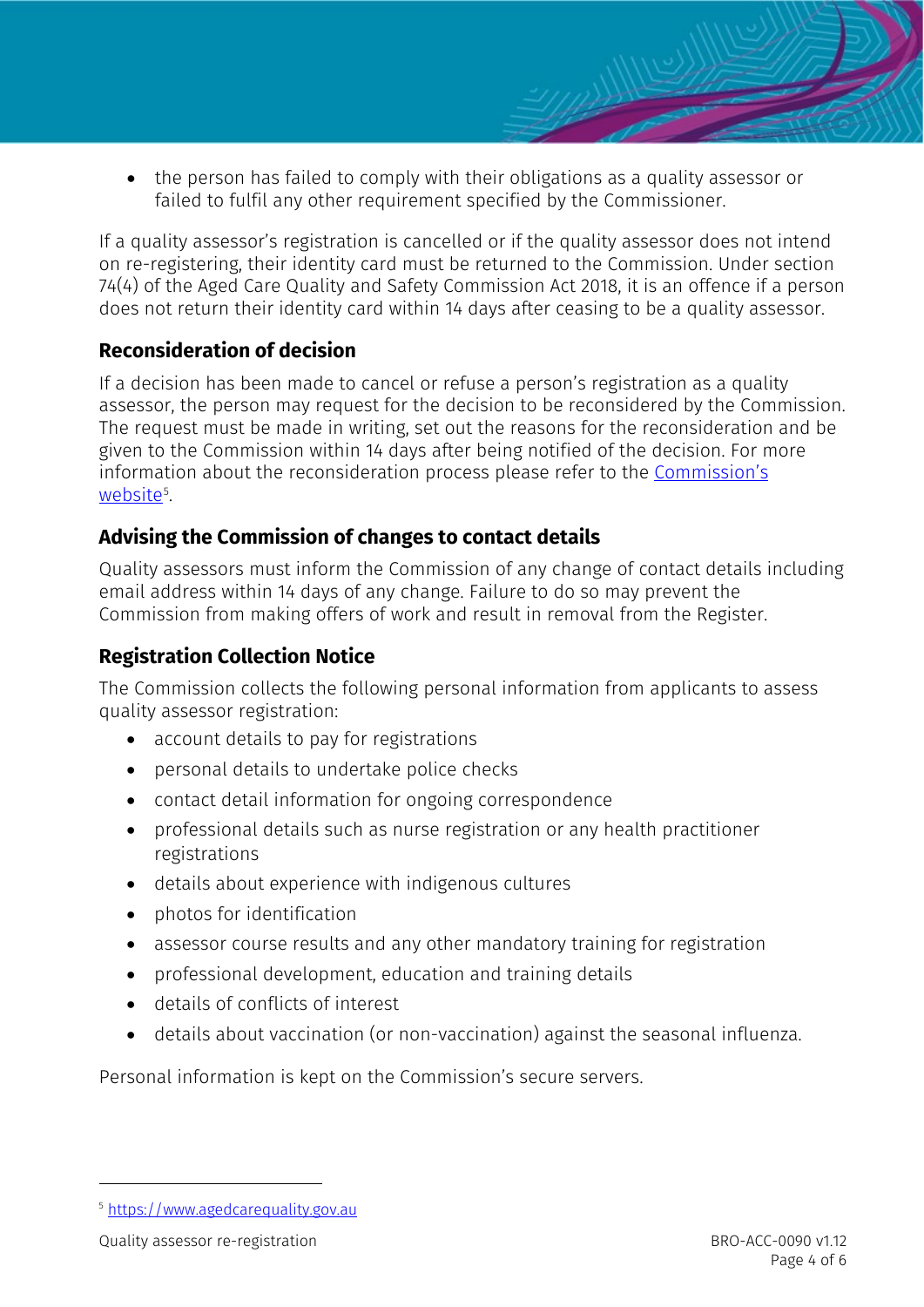The Commission will use and disclose personal information to assess quality assessor registration.

The Commission will disclose personal information to third parties such as the Australian Criminal Investigation Commission when undergoing a national police check. Please refer to the Australian Criminal Investigation Commission website for their privacy statement.

For more information about the Commission's privacy practices, including how to access or correct personal information or make a complaint, see the privacy policy available on the [Commission's](https://www.agedcarequality.gov.au/) website<sup>[6](#page-4-0)</sup> or contact the Commission by phone on 1800 951 822 or email: [hrservices@agedcarequality.gov.au.](mailto:hrservices@agedcarequality.gov.au)

## **Further information**

PO Box 773 Parramatta NSW 2124 Tel: 02 8831 1070 Email: [Registrar@agedcarequality.gov.au](mailto:Registrar@agedcarequality.gov.au)

<span id="page-4-0"></span><sup>6</sup> [https://www.agedcarequality.gov.au](https://www.agedcarequality.gov.au/)